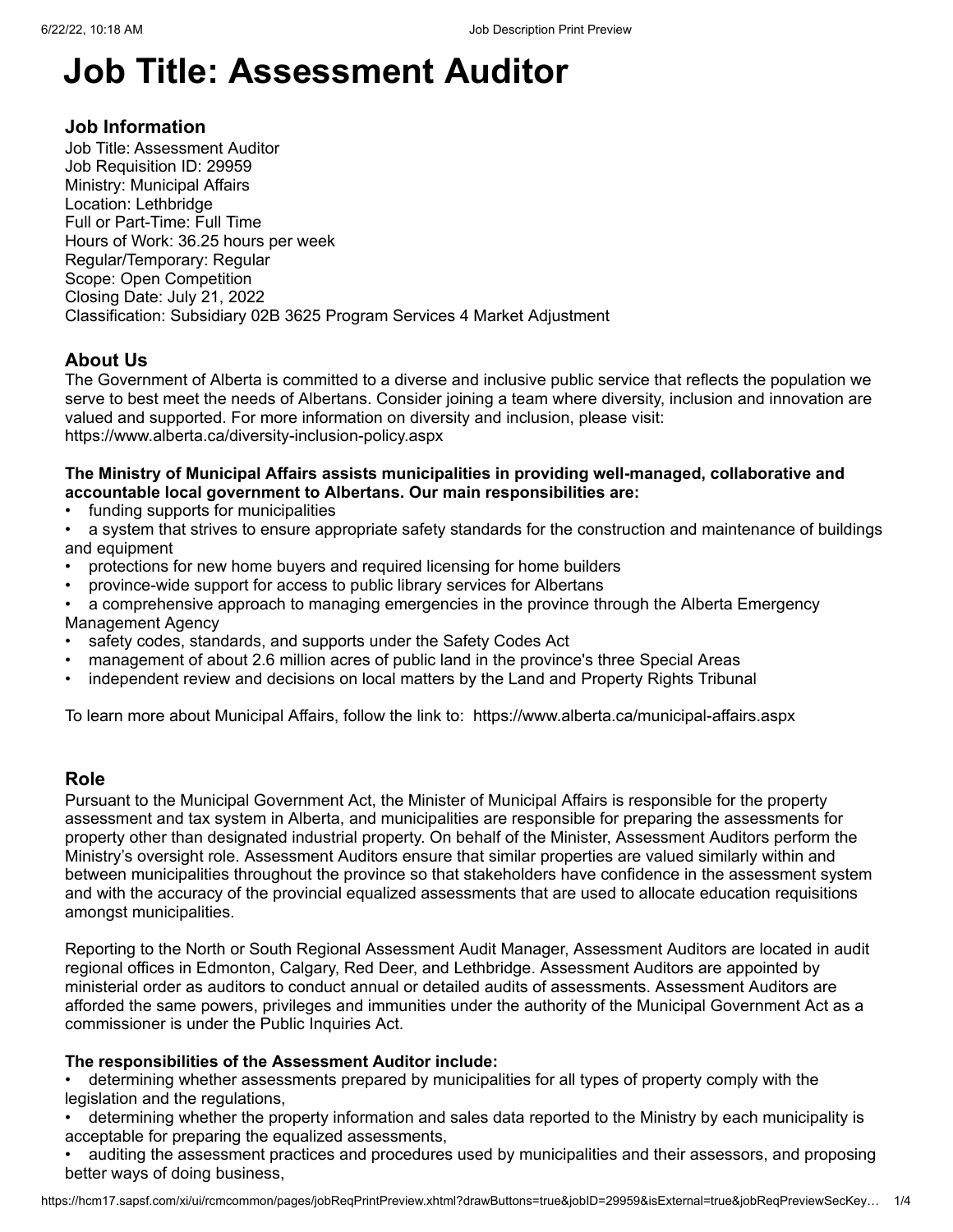- managing scheduled detailed audits,
- may be required to lead a team as it is required and
- defend equalized assessments

# **Qualifications**

# **Required:**

• Professional accreditation (which on minimum takes 4 years to complete) through the Alberta Assessors' Association (Accredited Municipal Assessor of Alberta (AMAA)), the Appraisal Institute of Canada (Accredited Appraiser Institute of Canada (AACI)), or the International Association of Assessing Officers (Certified Assessment Evaluator (CAE)) supplemented with at least 4 years of extensive valuation experience in numerous property categories, in one or more technical disciplines (i.e., assessment, appraisal, real estate)

 o Preference will be given to candidates with 6 or more years of progressively responsible Senior Assessor experience / Team Lead experience

- Certificate in Real Property Assessment from the University of British Columbia or equivalent
- Demonstrated knowledge and experience with the application of mass appraisal

#### **Desired:**

• Conceptual knowledge of economic trends and other factors that may affect the value of property within a municipality, regionally or provincially

- Demonstrated competency in using complex statistical analysis
- Strong interpersonal skills and superior written and oral communication skills
- Ability to analyze situations and anticipate potential problems related to annual reassessments
- Ability to exercise strong negotiation, conflict resolution and mediation skills
- Proficient in the use of computer systems and software, and understanding of other technological tools,

including Computer Assisted Mass Appraisal (CAMA) systems and statistical analysis packages

Equivalencies will be considered

# **APS Competencies**

**The successful candidate will demonstrate the following APS competencies:**

**Creative Problem Solving** – Works in open teams to share ideas and process issues. Uses a wide range of techniques to break down problems and allows others to think creatively.

**Building Collaborative Environments** – Creates an open environment of communication. Promotes sharing of expertise as well as initiates strategic communication systems.

**Agility** – Creates an adaptable environment. Fosters agility, proactive and flexible practices as well as leads and creates momentum for change .

**Develop Networks** – Makes working with a wide range of parties an imperative. Creates impactful relationships with the right people and ensures that the needs of varying groups are represented.

**Drive for Results** – Knowing what outcomes are important and maximizing resources to achieve results that are aligned with the goals of the organization, while maintaining accountability to each other and external stakeholders.

# **Salary**

\$2,683.10 – \$3,507.06 bi-weekly. (\$70,028.00 - \$91,534.00 / annually)

# **Notes**

**Hours of Work:** 7.25 hours / 36.25 hours a week.

#### **Location:**

These positions can be based in Edmonton, Calgary or Lethbridge; other locations may be available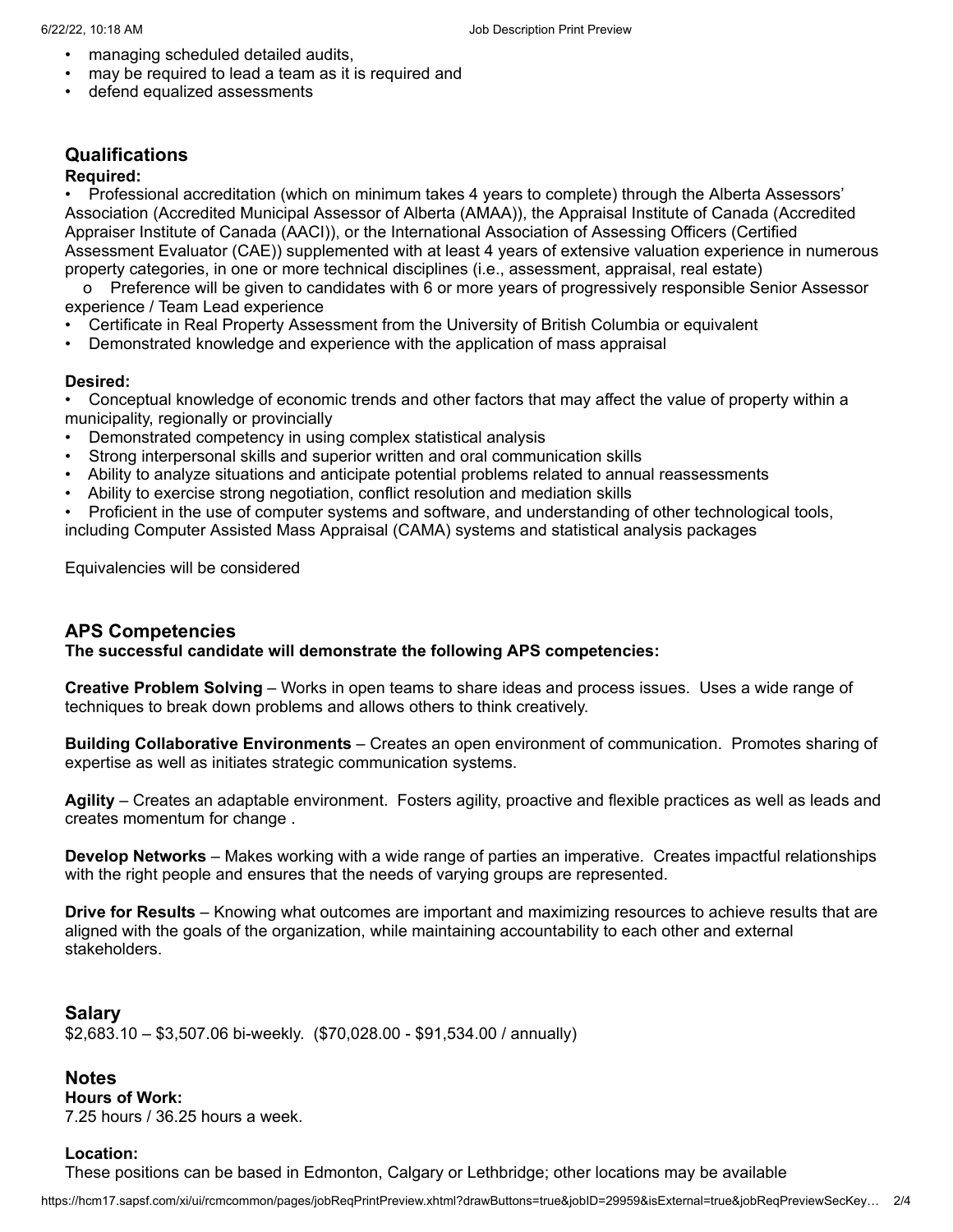#### **Additional Information:**

There is currently 1 open vacancy for this position.

Please indicate in your cover letter which location you would be interested in. Cover letters will be used to assess candidates' writing skills. Successful candidates will be required to undergo enhanced security screening.

This competition may be used to fill future vacancies, across the Government of Alberta, at the same or lower classification level.

Links and information on what the GoA has to offer to prospective employees.

- [Working for the Alberta Public Service https://www.alberta.ca/advantages-working-for-alberta-public](javascript:void(0);)service.aspx
- Pension plans:
	- Public Service Pension Plan (PSPP) – [https://www.pspp.ca](javascript:void(0);)
	- Management Employees Pension Plan (MEPP) [https://www.mepp.ca](javascript:void(0);)
- Leadership and mentorship programs
- Professional learning and development
- Opportunity to participate in flexible work arrangements such as working from home up to two days per week and modified work schedule agreements
- Research Alberta Public Service Careers tool https://researchapscareers.alberta.ca
- Positive workplace culture and work-life balance, 36.5 hour work week with an earned day off every four weeks

## **How To Apply**

Click on the "Apply" button.

Candidates are required to apply for a job online. Please visit https://www.alberta.ca/navigating-online-jobs[application.aspx to learn more about creating a candidate profile and other tips for the Government of Albert](javascript:void(0);)a's online application system.

If you are not currently an employee with the Government of Alberta, the first step in applying for a job is creating your candidate profile within our online application system, click here to access the main log in page where you are able to 'Create an account', reset your password ('Forgot your password') or 'Sign In' should you already have an account.

Existing employees should access the Career tile in 1GX to submit their application in order to be recognized as an internal applicant.

Once you have created your candidate profile, visit the Alberta Public Service job site to apply for jobs at [https://www.alberta.ca/alberta-public-service-jobs.aspx](javascript:void(0);)

Applicants are advised to provide information that clearly and concisely demonstrates how their qualifications meet the advertised requirements, including education, experience and relevant examples of required competencies.

Resources for applicants:

- [https://www.alberta.ca/apply-for-jobs-with-the-alberta-public-service.aspx](javascript:void(0);)
- [https://www.alberta.ca/alberta-public-service-hiring-process.aspx](javascript:void(0);)
- [https://alis.alberta.ca/look-for-work/](javascript:void(0);)

It is recommended that applicants who have obtained educational credentials from outside of Canada and have not had them previously assessed, obtain an evaluation of their credentials from the International Qualifications Assessment Service (IQAS) [https://www.alberta.ca/iqas-overview.aspx](javascript:void(0);). Applicants are encouraged to include the assessment certificate from IQAS or any other educational assessment service as part of their application.

# **Closing Statement**